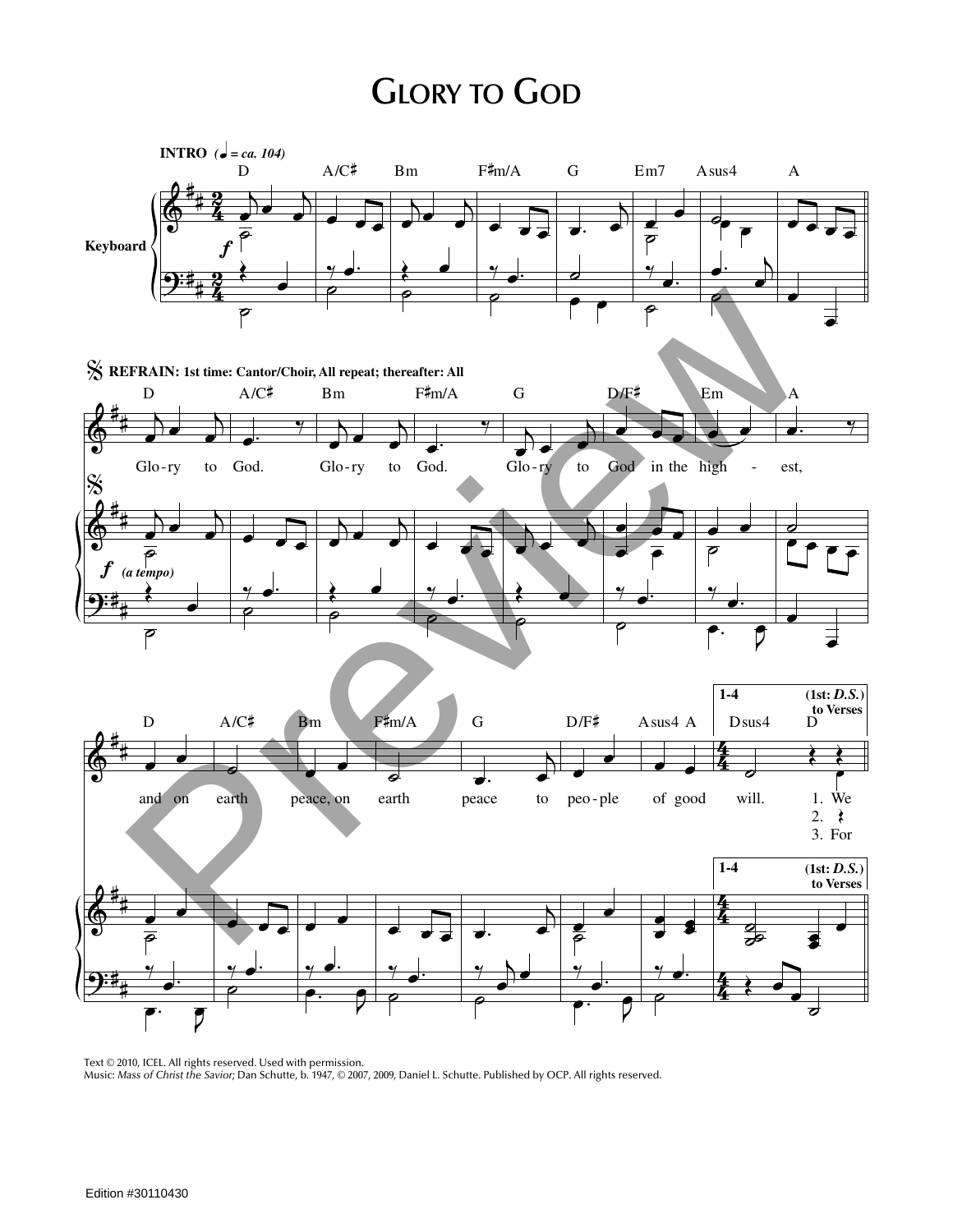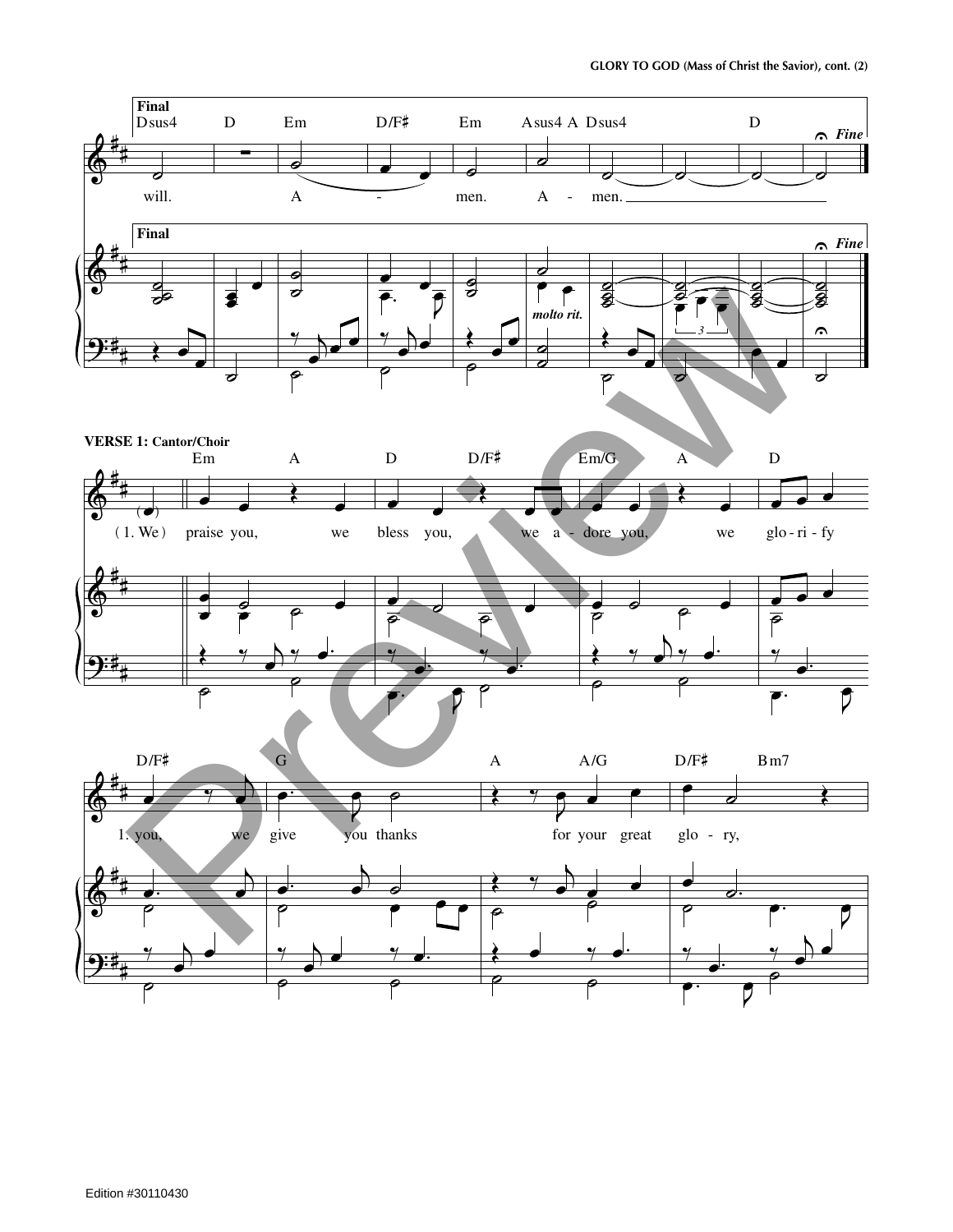

**<sup>\*</sup>The two endings will accommodate singing the Gloria either (1) responsorially, returning to the Refrain after each verse, or (2) through-sung, taking the second ending to the verse or section that follows.**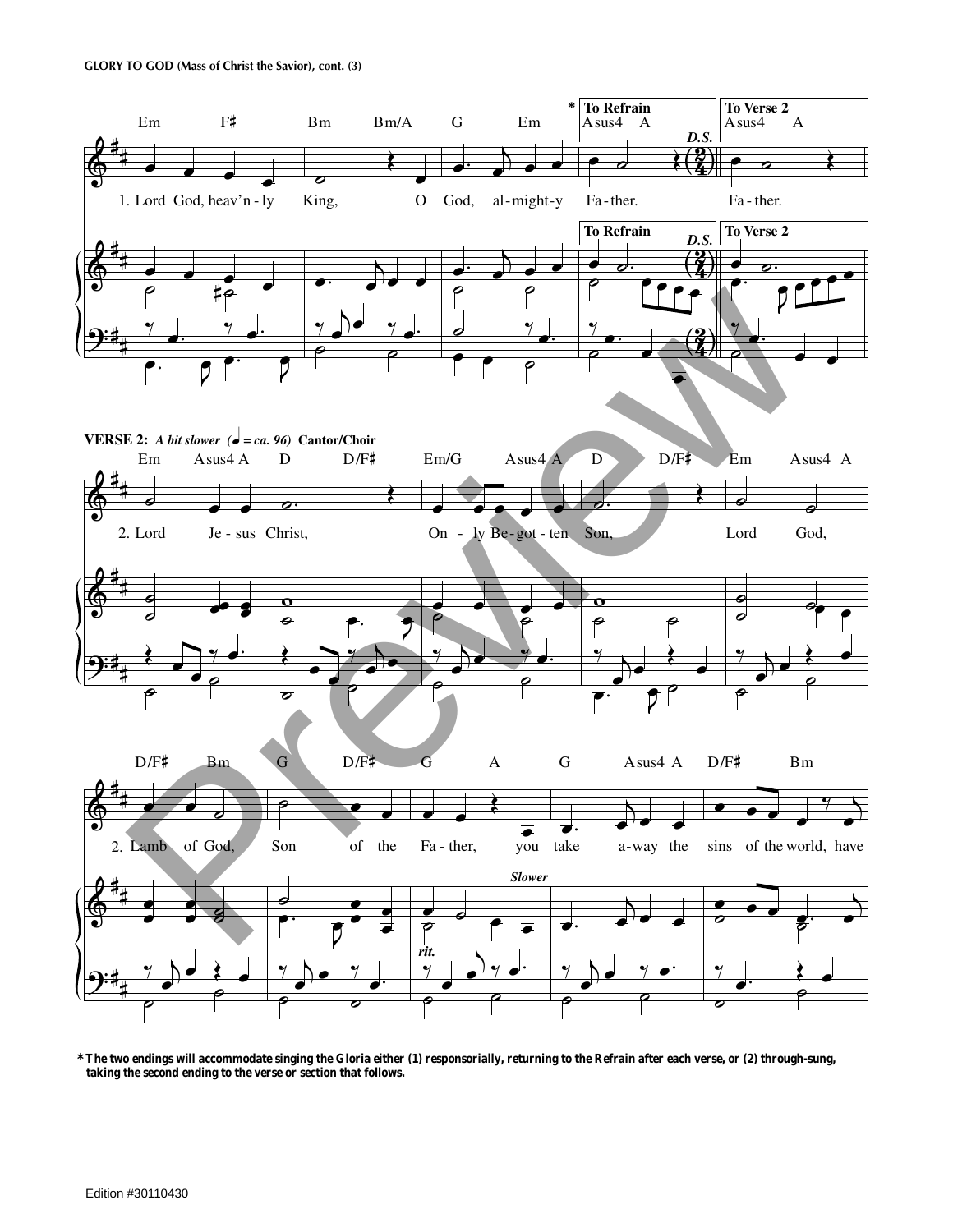